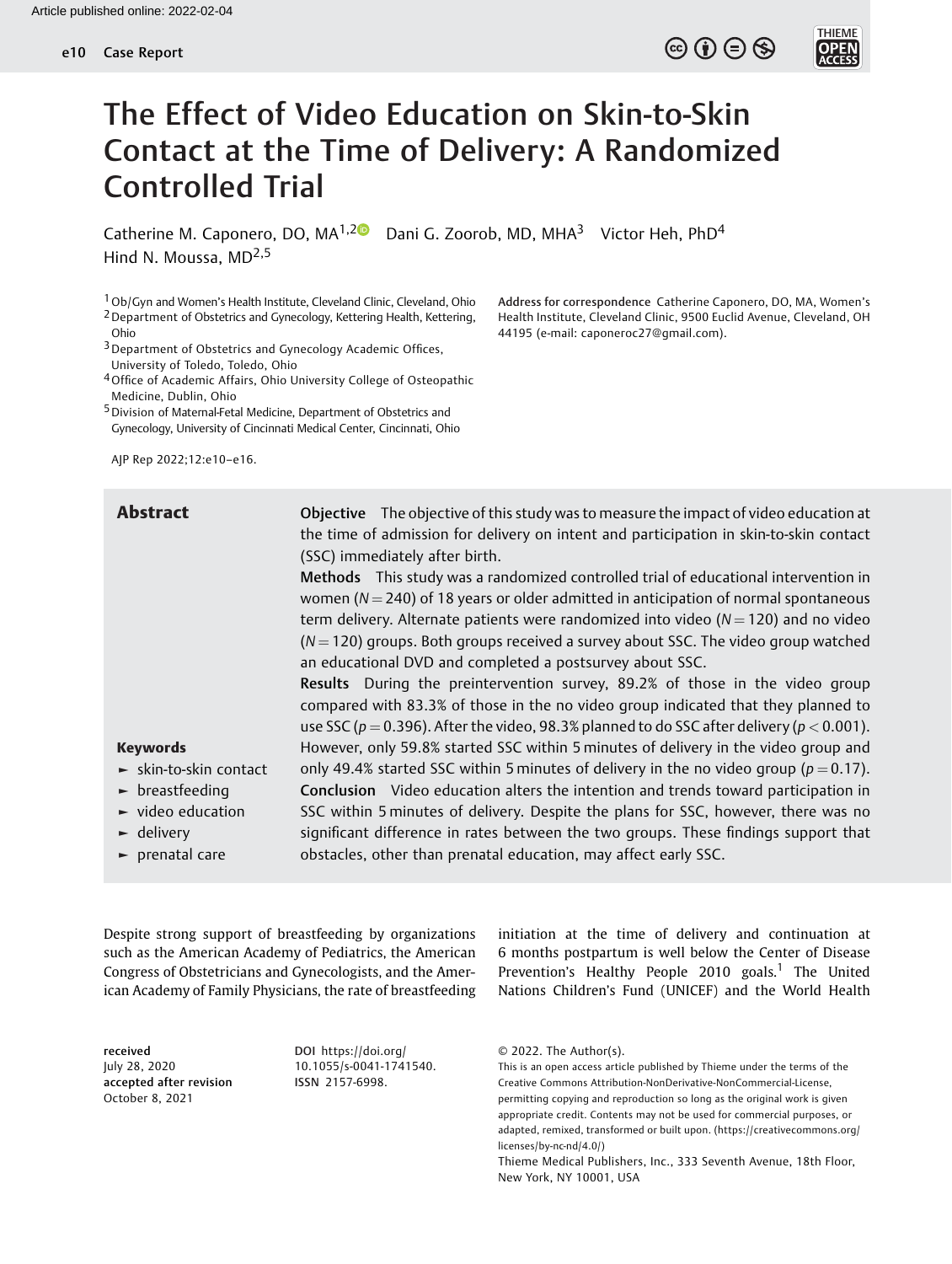# Key Points

- Significant obstacles impact skin-to-skin rate.
- Video education alters skin-to-skin intent.
- Video education can improve skin-to-skin rate.
- Education can happen at the time of delivery.
- Video education can impact mothers and infants.

Organization (WHO) have estimated that if all infants were breastfed for a minimum of the first 6 months of their lives, the rate of morbidity and malnutrition would significantly decrease across the world.<sup>2</sup> As a result, WHO and UNICEF launched the Baby-Friendly Hospital Initiative (BFHI) in 1991 to encourage proper infant feeding practices starting at birth. The initiative includes 10 steps which hospitals must meet to obtain and maintain certification. Step 4 of the BFHI aims to "help mothers initiate breastfeeding within 1 hour of birth," and skin-to-skin contact (SSC) between mother and infant within 5 minutes is encouraged and set as the standard criteria in support of this goal. $3$ 

Skin-to-skin, otherwise known as SSC, on a mother's chest immediately following birth provides thermoregulation, physiological stability, appropriate stimulation for the infant, and encourages bonding and breastfeeding.<sup>4</sup> Previous work demonstrates that early SSC is positively associated with breastfeeding from discharge through 3 months postpartum.<sup>5</sup> However, there are significant obstacles to SSC and breastfeeding including insufficient prenatal education, disruptive obstetrical practices, and a lack of family and societal support.<sup>6</sup> These barriers are more prevalent among vulnerable groups such as black, low income, or poorly educated populations.<sup>2</sup> Delivery room practices and postpartum hospital routines may also hinder initiation of SSC if not part of the standard care protocols and thus significantly disrupt early maternal–infant interactions.<sup>7</sup> While initiatives such as BFHI may combat some of these obstacles, guidelines for primary care-based interventions originating in a clinician's office currently do not exist.<sup>8</sup>

In this study, we sought to evaluate the impact of prenatal video education on both pregnant women's intention as well as the actual rate of practicing SSC after birth. We hypothesized that by providing SSC education in an easily comprehensible and patient-friendly video format shortly before delivery would encourage participation in SSC immediately upon delivery. This timing would allow the topic to be remembered clearly and would allow patients to engage in an active dialogue with the staff who will be preforming the delivery. $9$  The goal of educating mothers was not only to increase their knowledge and skills but also to influence their attitudes toward accepting early SCC.<sup>10</sup> By providing a video which models SSC to all nonemergent anticipated vaginal deliveries upon admission to the hospital, our hope was to encourage patients to actively participate in SSC at the time of delivery and become their own advocates for such a practice.

# Materials and Methods

## Patient Selection

Study participants were recruited at the time of admission to labor and delivery by an obstetrics and gynecology resident at Southview Medical Center. Patients met inclusion criteria for this study if they were admitted with anticipation of a normal spontaneous vaginal delivery within 1 week of the time of admission, were more than 37 weeks of gestational age, fluent in spoken English, and older than 18 years. Patients who did not meet the aforementioned criteria or who were unstable medically at the time of delivery were excluded from the study.

## Study Design

Following recruitment, patients were immediately randomized into no video (Group A—control) and video groups (Group B—experimental). Patients assigned to Group B watched a video titled "Jumping into Kangaroo Care" developed by the Ohio Department of Health. The video is 8 minutes and 52 seconds in length. It discusses the benefits and logistics of kangaroo care, a commonly used methodology for education and awareness related to SSC, from both the professional and new mother's perspectives.

Randomization occurred in the order that the patient was enrolled in the study. The first patient enrolled was in Group A and asked a presurvey regarding:

- their intention to practice SSC at the time of delivery
- if they participated in SSC in a previous pregnancy
- if they had any formal training about SSC
- and if they did have formal training, was it either
- provided at a prenatal appointment
- or a formal class led by either a nurse or a lactation consultant

The second patient enrolled was in Group B and took the same presurvey, watched the "Jumping into Kangaroo Care" video, and then took the postsurvey which asked if they intended to practice SSC at the time of delivery. The third patient enrolled would take only the presurvey and be in Group A, etc. The complete survey is shown in ►Appendix A.

This project was approved by the Institutional Review Board at Kettering Health Network prior to registration with ClinicalTrials.gov (study number NCT03200925).

#### Outcome Measures

Our primary outcome of interest was the intent to participate in SSC following delivery. Our secondary outcome was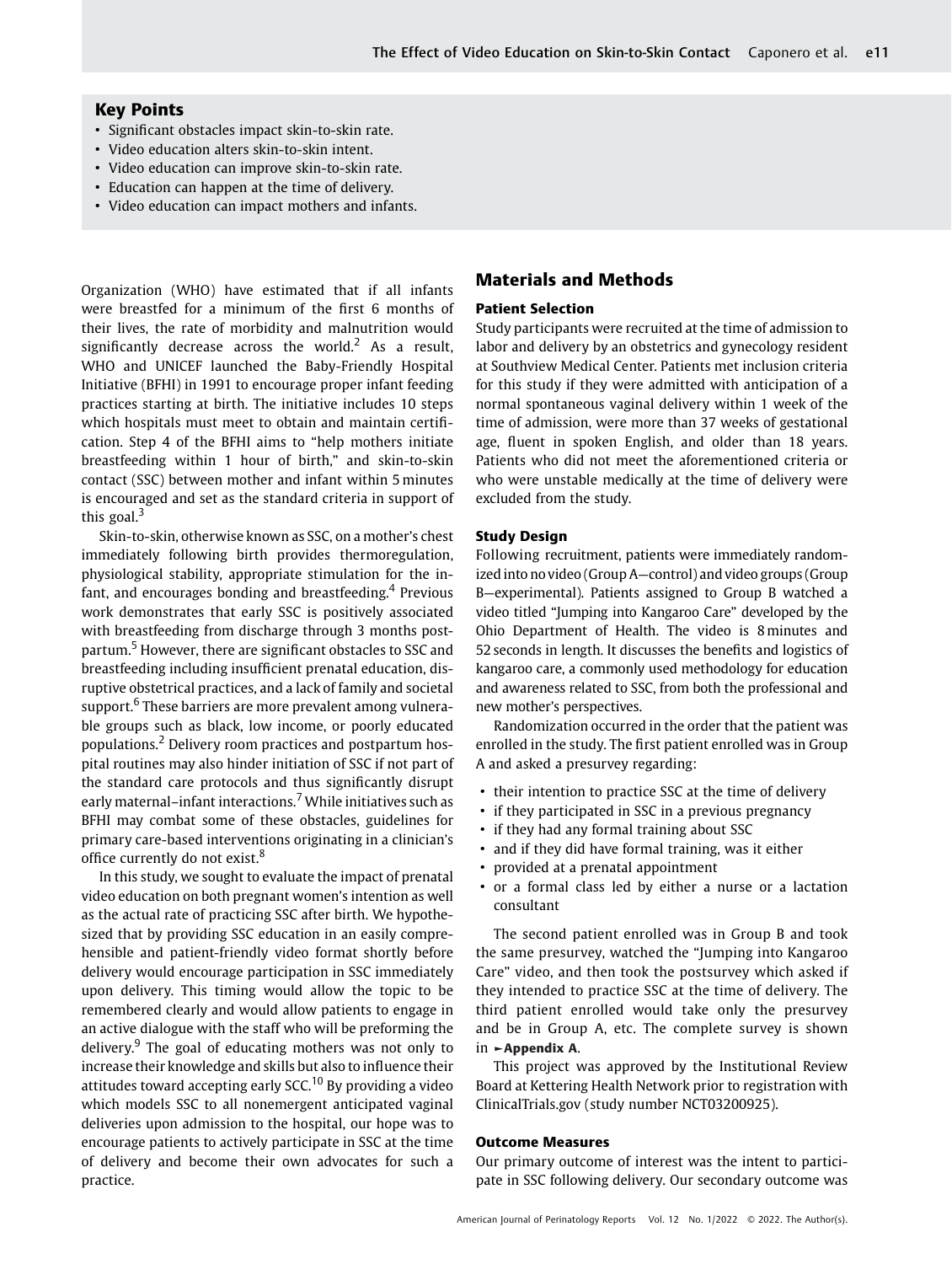participation in SSC within 5 minutes of delivery. To identify significant differences in time until start of SSC, this variable was dichotomized to "within 5 minutes" and "after 5 minutes."

## Data Collection

For each participant, we collected data on patient age, gestational age at enrollment, pregnancy comorbidities, race, type of insurance, and the number of times the patient has been pregnant.We also collected the neonate's 5-minute Apgar score, delivery date/time, SSC initiation time, SSC end time, delivery to SSC duration (in minutes), and SSC duration (in minutes). Finally, we determined if SSC was not initiated because of new-onset increased level of fetal or maternal acuity of care, or if the mother declined/elected not to proceed with SCC. These data were obtained through routine nursing documentation as apart of standard workflow. If a participant delivered with a 5-minute Apgarless than 7 or required a cesarean delivery, the patient was not included in data collection regarding SSC at the time of delivery. Since the primary outcome was intent to perform SCC, analysis was performed for this group only on this basis and not on actual implementation of SCC.

#### Statistical Analysis

### Sample Size Calculation

In the quarter prior to this study, Southview Medical Center had established that the institutional baseline of SSC was 50% for eligible vaginal deliveries (i.e., more than 37 weeks' gestation with a 5-minute Apgar of 7). The BFHI had set a goal for the hospital to achieve 82% rate of SSC.

We employed planned interim analysis based on a recruitment goal of 240 patients and adopted "two looks" at the data to determine statistical significance. This was completed by our statistician who was blinded to the study participants. The first look occurred after recruiting 120 women (60 per group) and the second look after reaching the goal of 240 women (120 per group). We used cutoff points of  $z = 3.5$  for first look and  $z = 2.0$  for second look.<sup>11</sup> Hypothetically, 50% of Group A and 80% of Group B intended to participate in SSC (30% difference in proportion) during the first interim analysis, 50% interim sample size (120 patients) would result in an absolute z-statistics of 4.89, and data collection would have ended. However, given our smaller difference in proportions on first look, data collection was continued until 240 patients were recruited to reach statistical significance.

Descriptive characteristics were presented as mean  $(\pm$  standard deviation) for continuous data and sample size (percentage) for categorical data. Continuous variables were compared using z-test and categorical variables were compared using chi-square test. Dichotomous outcomes were further analyzed using logistic regression with adjustment for clinically and statistically significant variables. All statistical tests were two sided, power of 80%, and p-values less than 0.05 were considered statistically significant. SPSS (IBM Corp.) version 22 was used for data analysis.

## Results

## Intention to Participate in SSC before and after Video Education

There were no significant differences between the two randomized groups of patients in terms of baseline characteristics such as demographics, comorbidities, and obstetric measures (►Table 1). Most respondents in both groups indicated that they planned to use SSC after delivery. The preintervention survey showed that there was no difference in intent to use SSC between the two groups with 89.2%  $(n = 107/120)$  of the video group indicating intent to use SSC compared with 83.3% ( $n = 100/120$ ) of the no video group  $(p = 0.396)$  ( $\blacktriangleright$ Fig. 1). However, after watching the video, the percentage of patients intending to use SSC after delivery increased to 98.3% (118/120;  $p < 0.001$ ) ( $\blacktriangleright$ Table 2).

## Effect of Video Intervention on Time from Delivery to Start of SSC

Of the 240 patients included in the study, 63 patients proceeded to cesarean section or did not complete SSC due to increased fetal/maternal acuity of care, or maternal refusal. As such, 177 (73.8%) were included in the analysis for time to SSC per se ( $\blacktriangleright$ Fig. 1). The video group trended toward initiating SSC within 5 minutes of delivery at 59.8%  $(n = 55/92)$  compared with the rate in the no video group of 49.4% ( $n = 42/85$ ) ( $p = 0.17$ ).

# Effect of Prior Formal Education by Physician/Nurse/ Lactation Consultant on Time to SSC

Of the 177 patients, 58 (32.8%) reported formal education before they were included in the study, and 119 (67.2%) did not report any formal education (►Table 2). The proportion of those who reported formal education beforehand started SSC within 5 minutes was 62.1% ( $n = 36/58$ ), while in those who did not report formal education, it was  $51.3\%$  ( $n = 61/119$ ) ( $p = 0.18$ ).

A subanalysis was performed for only those who did not have any formal education before joining the study ( $n = 119$ ). This demonstrated that a greater proportion of patients in the video group who initiated SSC within 5 minutes of delivery compared with those in the no video group (59.7%  $[n = 37/62]$  vs. 42.1%  $[n = 24/57]$ ,  $p = 0.04$ ).

## **Comments**

#### Principal Findings/Results

In this study, we found that the video education intervention increased intent to perform SSC in pregnant patients receiving that education upon their delivery hospitalization. Furthermore, SCC completion rates were increased after that video education in women who did not perceive having prior formal education about SCC during their pregnancy. To date, this is the only study that examines the impact of education at that time on intent and implementation of SCC.

## Clinical Implications

If we consider efforts made to improve breastfeeding rates, we see that patient education programs have the single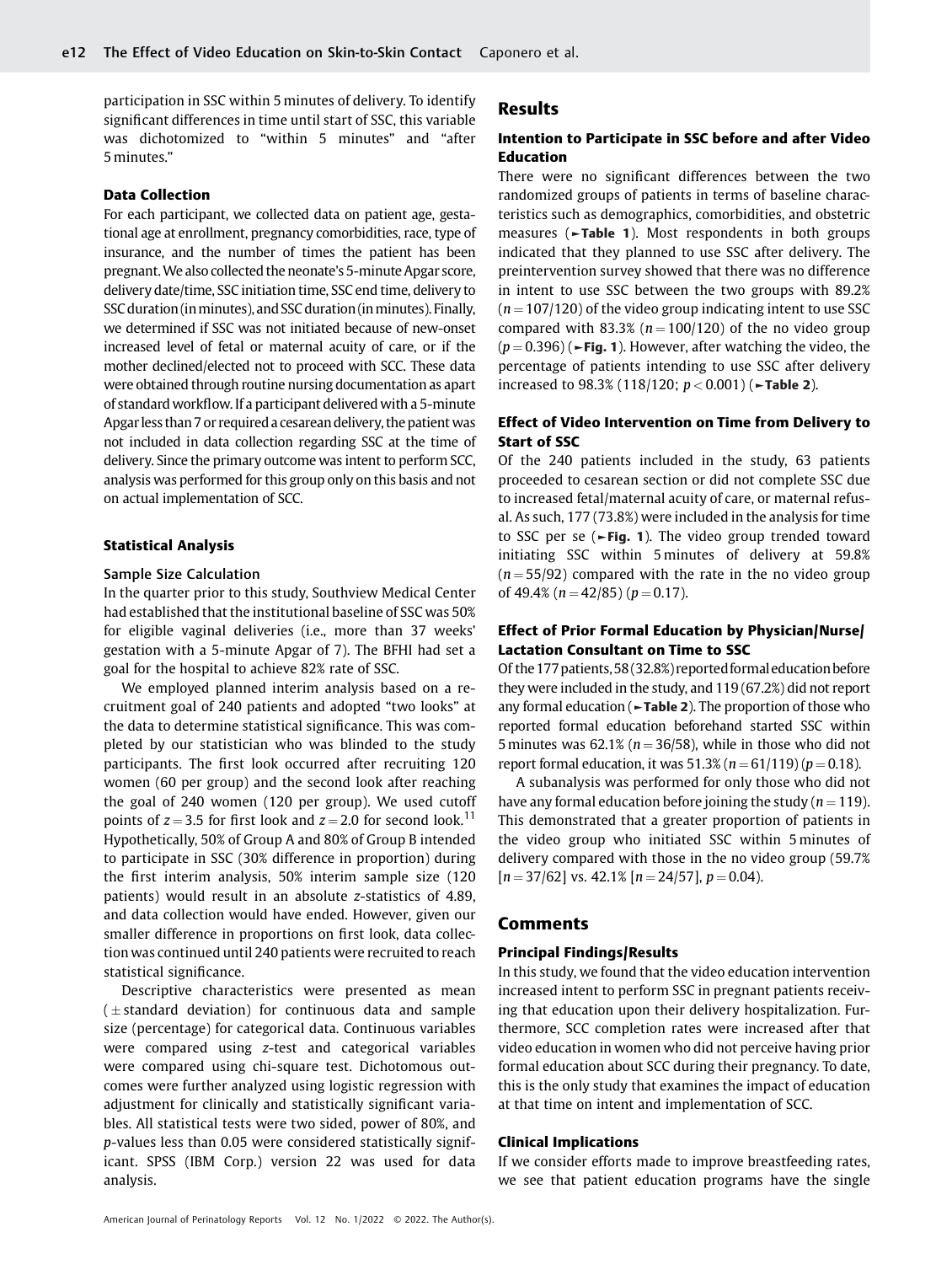| <b>Patient Characteristics</b>            | Video group, $N = 120$ | No video group, $N = 120$ | p-Value      |  |
|-------------------------------------------|------------------------|---------------------------|--------------|--|
| Demographic                               |                        |                           |              |  |
| Age, mean (SD)                            | 27.0(5.1)              | 27.1(5.5)                 | 0.9          |  |
| Primiparous, n (%)                        | 55 (45.8)              | 53 (44.2)                 | 0.8          |  |
| Caucasian, n (%)                          | 98 (81.7)              | 90 (75.0)                 | 0.21         |  |
| Private insurance, n (%)                  | 58 (48.3)              | 55 (45.8)                 | 0.92         |  |
| Medicaid, $n$ $(\%)$                      | 58 (48.3)              | 61(50.8)                  |              |  |
| Comorbidities                             |                        |                           |              |  |
| Chronic hypertension, n (%)               | 3(2.5)                 | 5(4.2)                    | 0.47         |  |
| Gestational hypertension, n (%)           | 10(8.3)                | 6(5.0)                    | 0.3          |  |
| Preeclampsia, n (%)                       | 2(1.7)                 | 3(2.5)                    | 0.65         |  |
| Gestational diabetes mellitus, n (%)      | 9(7.5)                 | 4(3.4)                    | 0.16         |  |
| Asthma, n (%)                             | 10(8.3)                | 10(8.3)                   | $\mathbf{1}$ |  |
| Neurologic disease, n (%)                 | 1(0.8)                 | 4(3.8)                    | 0.18         |  |
| Hematologic disease, n (%)                | 9(7.5)                 | 13(10.8)                  | 0.37         |  |
| Other comorbidities, n (%)                | 42 (35.0)              | 40 (33.3)                 | 0.79         |  |
| Obstetric measures                        |                        |                           |              |  |
| Spontaneous vaginal delivery, n (%)       | 89 (74.2)              | 84 (70.0)                 | 0.77         |  |
| Vacuum delivery, n (%)                    | 9(7.5)                 | 11(9.2)                   | 0.82         |  |
| Low transverse cesarean delivery, $n$ (%) | 22(18.3)               | 25(20.8)                  | 0.75         |  |
| Gestational age in wk, mean (SD)          | 39                     | 39                        | 1.00         |  |
| 5-min Apgar, median                       | 9(8, 10)               | 9(7, 9)                   | 0.16         |  |

Table 1 Patient characteristics and obstetric measures for those who did and did not receive video training on SSC

Abbreviations: SD, standard deviation; SSC, skin-to-skin contact, median (minimum, maximum).

greatest effect of any single intervention on both initiation and short-term duration for breastfeeding.<sup>8</sup> For example, women who attend breastfeeding classes with lactation consultants are more likely to continue breastfeeding at 6 months when compared with controls.<sup>1</sup>

Although 91% of the cohort "planned" to initiate SSC immediately after delivery, only 60% of eligible individuals in the video group started SSC within 5 minutes of delivery and only 50% started SSC in the no video group followed suit. Women without prior formal education about SCC were more likely to initiate SSC within 5 minutes of delivery after the video education intervention during the delivery hospitalization. However, the "lower than planned" rates likely occurred due to barriers to SSC independent of patient education, including but not limited to staff education and the clinical culture.

Patient education can easily influence behaviors without requiring substantial effort on behalf of providers, and different options must be considered when attempting to improve SSC rates. $9$  Currently, common office practices include provision of written materials and discharge packets. However, neither practice effectively increases rates of breastfeeding, and discharge packets have even reported to actually reduce the rates of breastfeeding. $8$  As such, written documents would not likely improve SSC rates. Ideally, antepartum appointments should include education on the benefits of both breastfeeding and SSC.<sup>8</sup> However, in a busy clinic setting with a vulnerable patient population, the ability to provide extra educational classes is not always an option, and this study demonstrates the alternative option of video education at the time of delivery. The working premise is that by watching the video shortly before delivery, patients will have the topic of SSC fresh in their minds when it comes time to decide on how to interact with the neonate. Video intervention may also be an effective approach for other perinatal interventions, including breastfeeding, diet/exercise, immunizations, and smoking cessation.

As demonstrated in this study, video education has the potential to not only inform but also effect change. Video has the capability to present a lot of complex information in a rapid, simple, and clear manner.<sup>12,13</sup> One study found that patients who viewed videotapes that discussed treatment options had a greater understanding of the risks and benefits of those choices and were more apt to be active participants in decision-making.<sup>12</sup> Audio-visual material can also be useful for those who have limited literacy skills. Moreover, the information provided to patients in video format has the advantage of being consistent when repeated, which allows practitioners to provide the same information to all patients.<sup>14</sup> This type of intervention is ideal for the perinatal setting given the need to provide accurate information in a concise, expeditious, and standardized manner that applies to the majority of pregnant patients.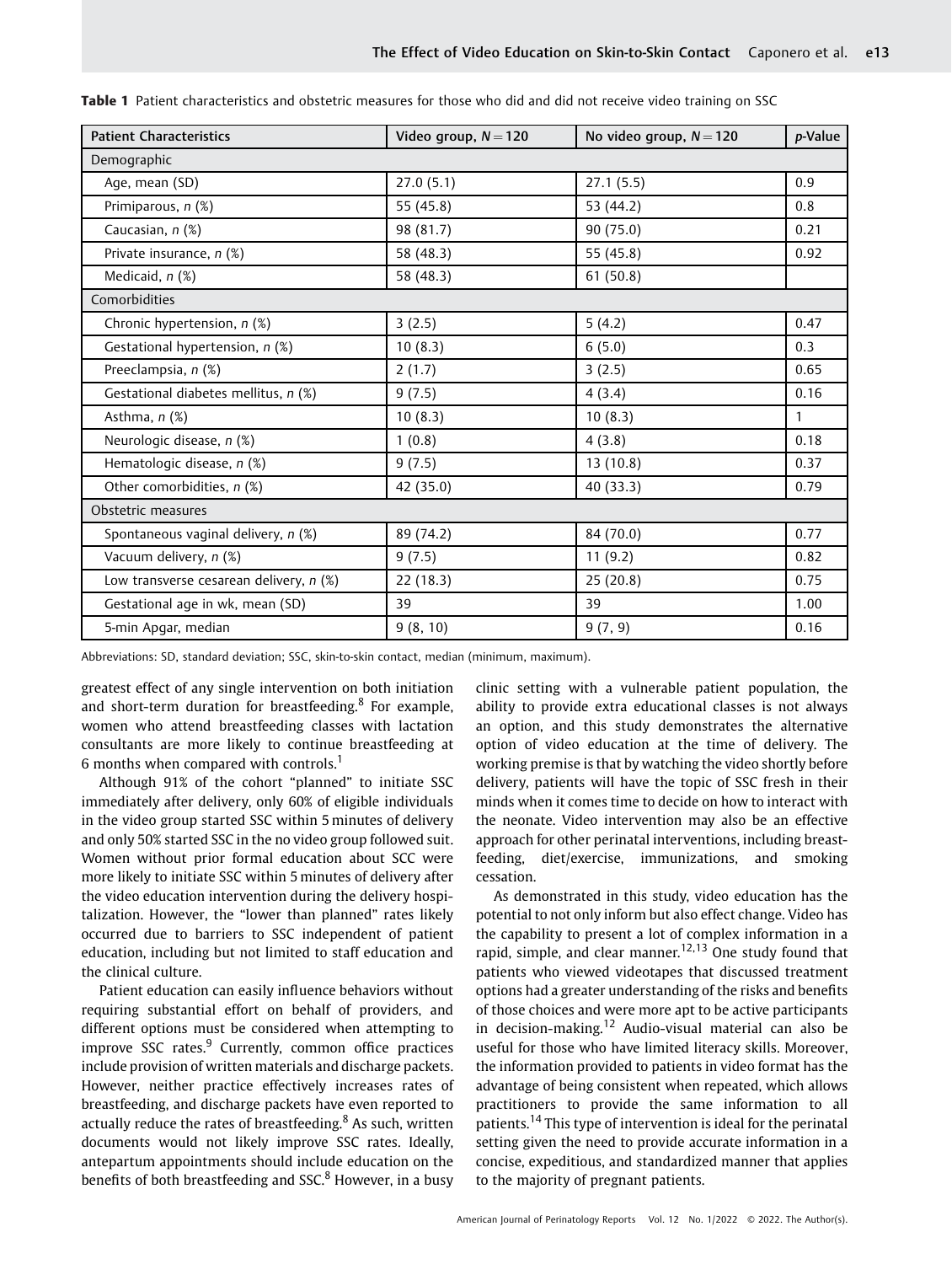

SSC = Skin-To-Skin Contact

Fig. 1 CONSORT diagram. SSC, skin-to-skin contact.

Table 2 Outcome measures for those who did and did not receive video training on SSC

| Outcome measures                       | Video group,<br>$N = 120$ | No video group,<br>$N = 120$ | p-Value |
|----------------------------------------|---------------------------|------------------------------|---------|
| SSC intention pre, yes, $n$ (%)        | 107 (89.2)                | 100(83.3)                    | 0.19    |
| SSC intention post, yes, $n$ (%)       | 118(98.3)                 |                              |         |
| Prior formal education about SSC       | 38 (31.7)                 | 40(33.3)                     | 0.78    |
| Patients studied for initiation of SSC | $n = 92$                  | $n = 85$                     | 0.17    |
| Delivery to SSC in min, median         | 3(0, 26)                  | 6(0, 39)                     | 0.19    |
| SSC duration in min, median            | 91 (13, 210)              | 88 (17, 161)                 | 0.88    |

Abbreviations: SD, standard deviation; SSC, skin-to-skin contact, median (minimum, maximum).

# Research Implications

With SSC implemented at a less than planned rate, future studies should involve other barriers including staff and family education. Timing of education in other settings as well, such as throughout prenatal care or in group prenatal care models, could also be considered in future studies.

## Limitations and Strengths

This study has several limitations and strengths that are worth noting. One limitation was that we could not control patients' previous exposure to SSC training, nor the influence of delivery room personnel including physicians, nursing staff, respiratory therapists, residents, students, and patient's families on initiation of SSC. This, however, is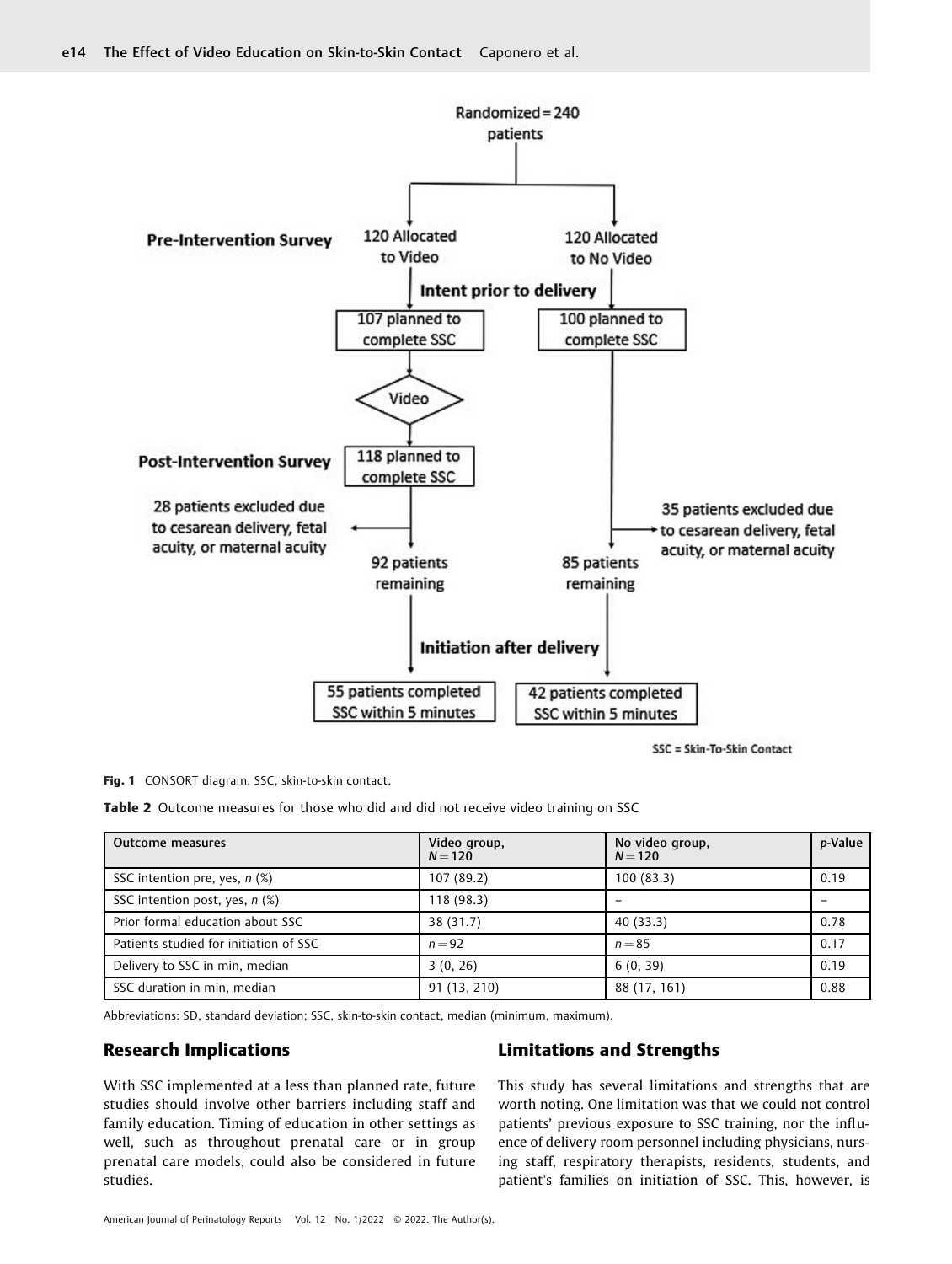consistent with standard clinical practice and thus our population can reflect the normal population with similar characteristics. Another limitation was that the time to SSC analysis was limited to healthy infants with Apgar greater than 7, vaginal deliveries, and infants being born after 37 weeks, and as such it is notable that many patients were not able to have their intentions fulfilled. We also utilized a pragmatic design for randomization; however, the data show that the groups were statistically similar. Importantly, this trial has several strengths. The first is that it is a randomized controlled trial with statistically similar groups. The second is that after an extensive PubMed search, no other studies were found that examined the impact and timing of patient education on SSC.

# Conclusion

Through this randomized controlled study, we can conclude that video education at the time of admission improves a patient's intent to participate in SSC. These findings support that additional barriers, other than prenatal education, may affect a patient's completion of SSC. In women without perceived prior education about SSC, the video intervention was successful in improving SSC rates. That said, this study provides an easily implementable tool that can motivate new mothers to engage in evidence-driven practice with the potential to improve both mother and infant well-being.

## Oral Presentations

ACOG Districts V&VII Annual Meeting on Sunday, September 23, 2018, in Kansas City, MO; The ACOOG 86th Annual Conference on Thursday, March 28, 2019, in New Orleans, LA; and The First Annual Network Research Symposium on Friday, May 3, 2019, in Kettering, OH.

#### Poster Presentations

The ACOOG 86th Annual Conference on Monday, March 25, 2019, in New Orleans, LA; DAGMEC 20th Annual Virginia C. Wood Resident Research Forum on Thursday, April 25, 2019, in Dayton, OH; The First Annual Network Research Symposium on Friday, May 3, 2019, in Kettering, OH; and The 2019 ACOG Annual Clinical and Scientific Meeting on Sunday, May 5, 2019, in Nashville, TN.

Poster Publication 2019 MEFACOOG Annual Report.

Clinical Trial Registration <https://clinicaltrials.gov/ct2/show/NCT03200925> Authors' Contribution

C.M.C., is the project lead and manuscript initial write-up; D.G.Z. contributed in manuscript editing; V.H. contributed in statistics; and H.N.M. is the mentor and faculty advisor, manuscript write-up.

Conflict of Interest None declared.

#### References

- 1 Rosen IM, Krueger MV, Carney LM, Graham JA. Prenatal breastfeeding education and breastfeeding outcomes. MCN Am J Matern Child Nurs 2008;33(05):315–319
- 2 Burgio MA, Laganà AS, Sicilia A, et al. Breastfeeding education: where are we going? A systematic review article. Iran J Public Health 2016;45(08):970–977
- 3 Baby-Friendly USA. "Guidelines and Evaluation Criteria for Facilities Seeking Baby-Friendly Designation.".Albany,NY: Baby-Friendly USA; 2016
- 4 Charpak N, Ruiz JG. Latin American Clinical Epidemiology Network Series - Paper 9: the kangaroo mother care method: from scientific evidence generated in Colombia to worldwide practice. J Clin Epidemiol 2017;86:125–128
- 5 Vila-candel R, Duke K, Soriano-vidal FJ, Castro-sánchez E. Affect of early skin-to-skin mother-infant contact in the maintenance of exclusive breastfeeding: experience in a health department in Spain. J Hum Lact 2018;34(02):304–312
- 6 Chung M, Raman G, Trikalinos T, Lau J, Ip S. Interventions in primary care to promote breastfeeding: an evidence review for the U.S. Preventive Services Task Force. Ann Intern Med 2008;149(08):565–582
- 7 Moore ER, Anderson GC, Bergman N. Early skin-to-skin contact for mothers and their healthy newborn infants. Cochrane Database Syst Rev 2007;(03):CD003519
- 8 Guise JM, Palda V, Westhoff C, Chan BK, Helfand M, Lieu TAU.S. Preventive Services Task Force. The effectiveness of primary carebased interventions to promote breastfeeding: systematic evidence review and meta-analysis for the US Preventive Services Task Force. Ann Fam Med 2003;1(02):70–78
- 9 Martínez-Galiano JM, Delgado-Rodríguez M. Influence of an education program of pregnant women on delivery. J Matern Fetal Neonatal Med 2014;27(07):719–723
- 10 Shealy KR, Li R, Benton-Davis S, Grummer-Strawn LM. The CDC Guide to Breastfeeding Interventions. Atlanta: U.S. Department of Health and Human Services, Centers for Disease Control and Prevention; 2005
- 11 O'Brien PC, Fleming TR. A multiple testing procedure for clinical trials. Biometrics 1979;35(03):549–556
- 12 Krouse HJ. Video modelling to educate patients. J Adv Nurs 2001; 33(06):748–757
- 13 Hurtubise L, Martin B, Gilliland A, Mahan J. To play or not to play: leveraging video in medical education. J Grad Med Educ 2013;5 (01):13–18
- 14 Abu Abed M, Himmel W, Vormfelde S, Koschack J. Video-assisted patient education to modify behavior: a systematic review. Patient Educ Couns 2014;97(01):16–22